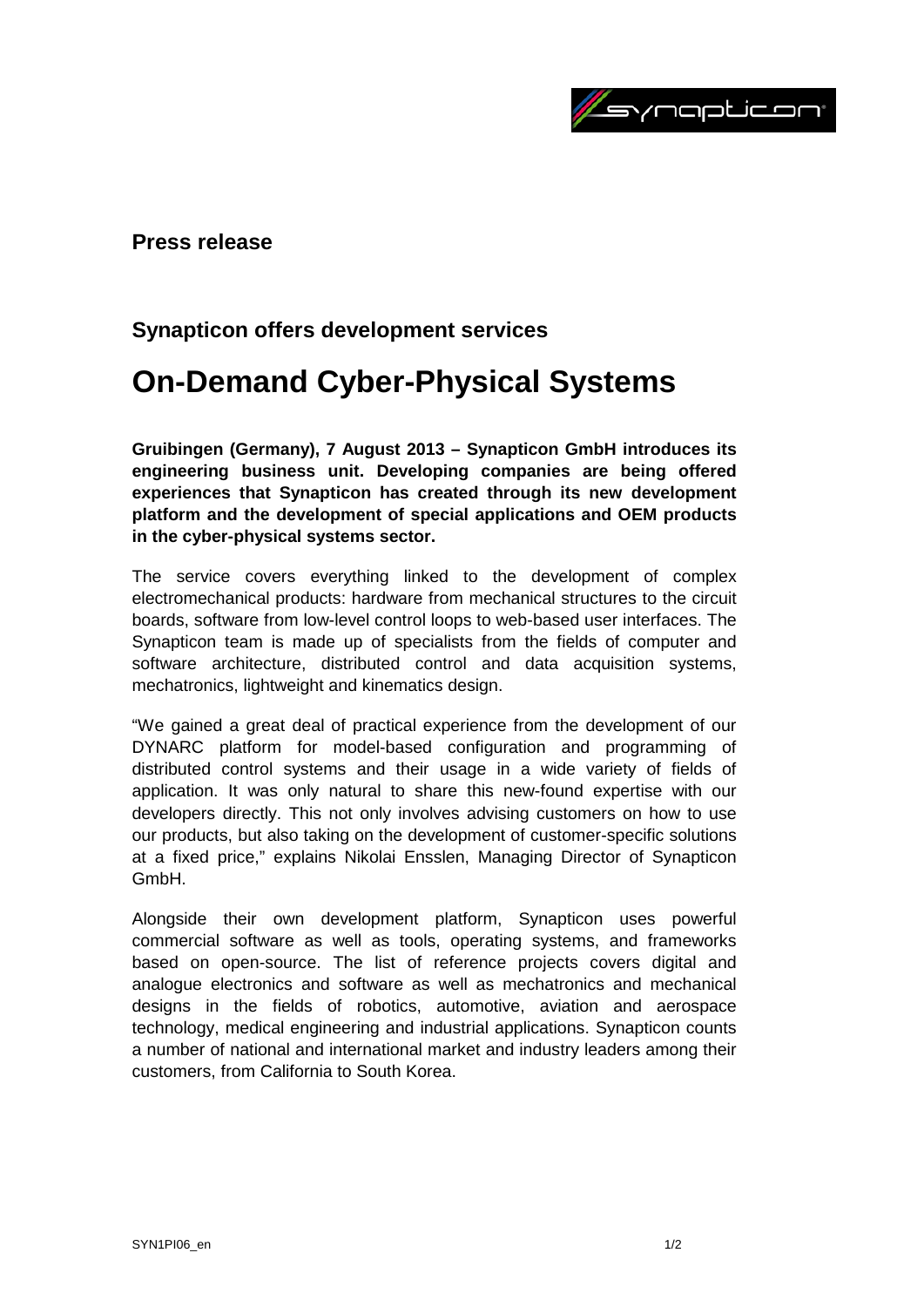

#### **Images available**

The images below can be downloaded from the Internet in printer-friendly format:

<http://www.htcm.de/kk/synapticon>



## **About Synapticon GmbH**

Synapticon, established in 2010, is a young and international company based in Gruibingen, Baden-Württemberg, which develops innovative embedded systems to improve the robotics and automation technology of the future. Synapticon's DYNARC Distributed Computing Technology combines modular embedded hardware, model-based software engineering and a complete development environment to facilitate and accelerate the development process for manufacturers of complex products, machinery and facilities. Synapticon also operates as an engineering service provider.

Further information is available at www.synapticon.com.

## **Press contact:**

- Synapticon GmbH Nikolai Ensslen Hohlbachweg 2 73344 Gruibingen Germany Phone: +49 7335 186999-0 E-mail: info@synapticon.com www.synapticon.com
- HighTech communications GmbH Brigitte Basilio Grasserstrasse 1c 80339 München Germany Phone: +49 89 500778-20 E-mail: b.basilio@htcm.de www.htcm.de